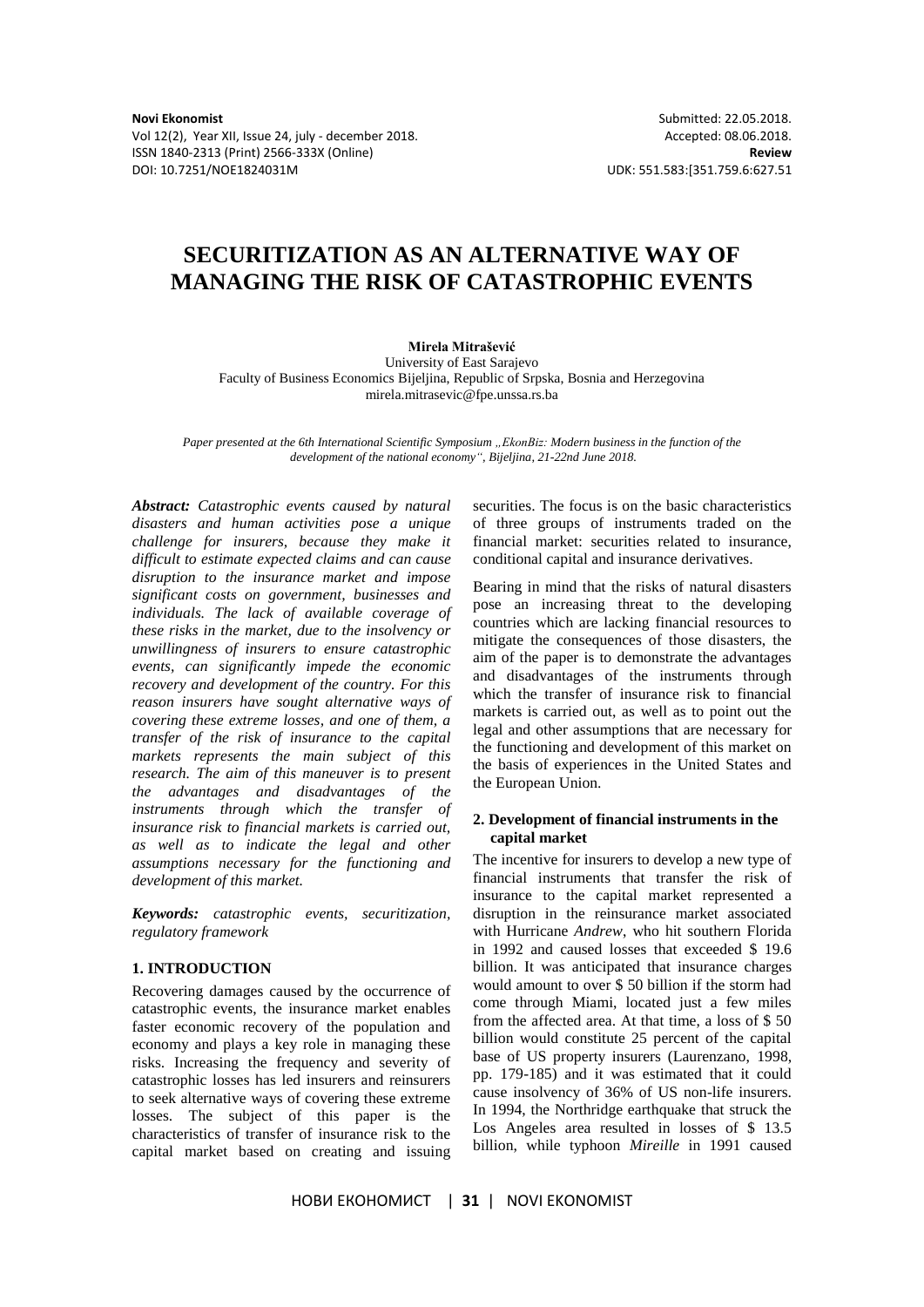losses of \$ 6.5 billion. These events have affected the doubling of the reinsurance premium rate and the reduction of the coverage of catastrophic risks by the insurer. The total economic losses caused by natural disasters during the 1990s amounted to slightly over \$ 430 billion, which is nine times higher than the experience from the 1960s (Carayannopoulos, 2003).

Although the reinsurance capacity in 1999 was estimated at around \$ 300 billion, insured values also rose due to an increase in the population density and increased concentration of assets in vulnerable areas. There were fears that catastrophic claims of a similar proportions like Hurricane *Andrew* could cause much greater damage and that the insurance market would not have enough resources to offset the losses of such a catastrophic event (IAIS, 2003). For this reason, insurers and reinsurers sought alternative ways of covering these extreme losses, and one of them is the transfer of part of the risk to financial markets (Briys and Varenne, 2001, pp. 31-39). The transfer of the risk of insurance to the capital market on the basis of creating and issuing securities related to

insurance is called securitization of the insurance risk.

Although there are different ways of defining and categorizing capital market instruments, they can be divided into three basic groups: 1) insurancelinked securities, 2) contingent capital, and 3) insurance derivatives (Banks, 2004). The next section will show the basic characteristics of these instruments.

#### **3. Insurance-linked securities**

Insurance-linked securities- ILS emerged in the 1990s with the first catastrophic bonds that transfer the risks of natural disasters to the capital market (Mitrašević, 2010, pp. 175-180). Their primary purpose is to manage insurance risk using alternative sources of funding. The following figure shows the scheme for covering natural disaster losses through catastrophe-bonding, as one of the forms of security-related securities (Figure 1). The illustrated transaction includes three participants: company cedent or sponsor, SPVspecific purpose vehicle or issuer, and investors (large institutional buyers).

Figure 1. Coverage of natural disaster losses through catastrophic bonds



*Source: Swiss Re, The fundamentals of insurance-linked securities, www.swissre.com (4.4.2018.)*

According to the scheme of loss coverage, it is assumed that the insurance company covers catastrophic risks to a certain retention, and for the amount through the retention to a certain limit of coverage, the contract is entered directly with a special purpose entity (SPV). SPV issues emissions of catastrophic bonds whose value corresponds to defined coverage limits. It is customary for the insurer to initially enter into a contract with a reinsurance company representing an intermediary between the cedent company and the SPV. In the case of the realization of the

insured case, the reinsurance fee would correspond to the part of the insured losses transferred to the rescue, while the payment by the SPV would depend on the type of activator. With this, the reinsurer would absorb the base risk arising from the non-compliance of the amount of actual loss and payment on the basis of the bond.

Revenues earned through the issuance of catastrophic bonds are invested in high quality securities or held on a collateral trust account and serve as a means of securing issued bonds. The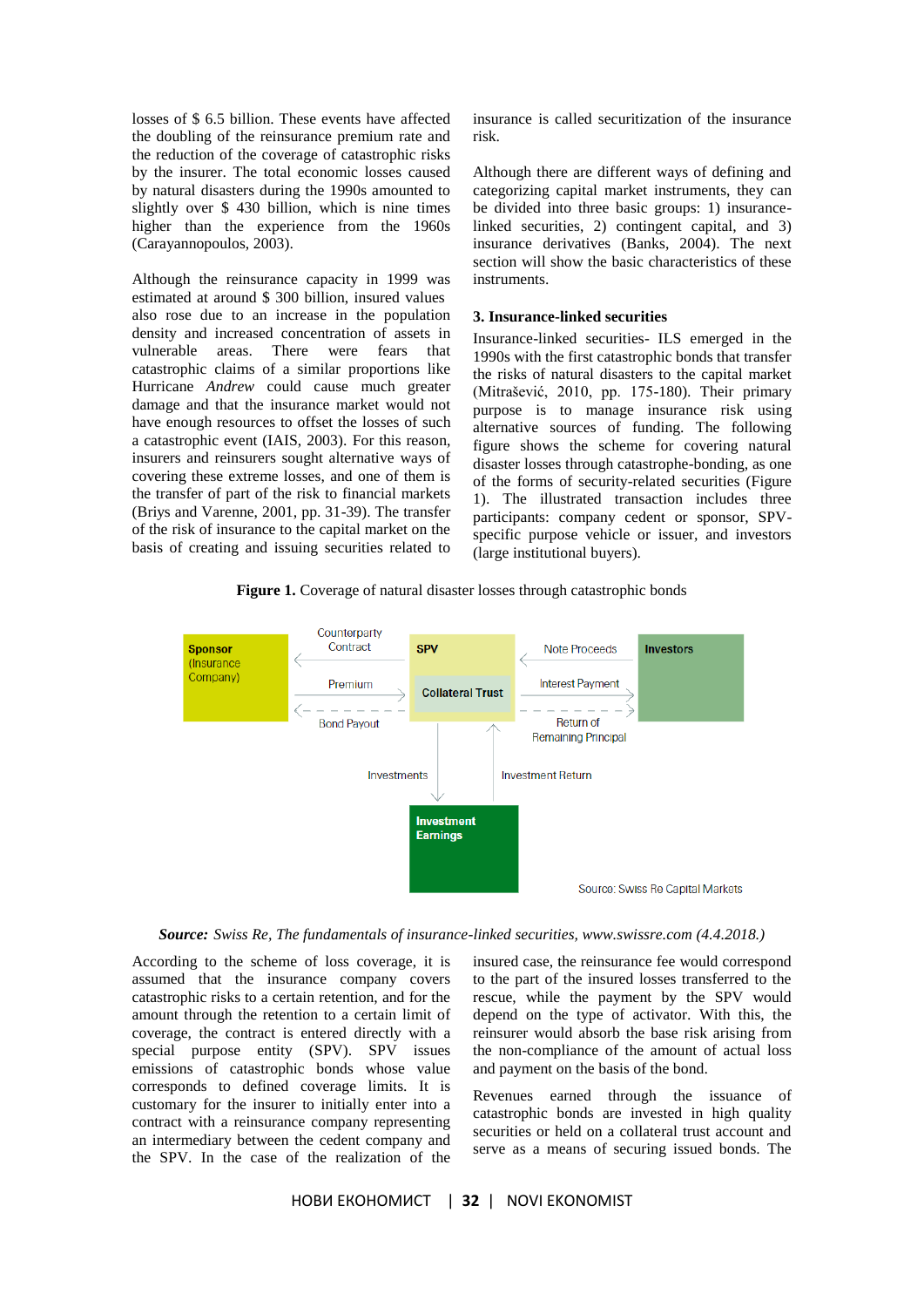returns on investments in these securities and premiums paid by the ceding company are used to pay off coupons based on catastrophic bonds.

Each security-related security has a certain trigger that determines the conditions under which investors can suspend the payment of interest and / or principal (temporarily or permanently). If an event that represents an activator did not happen, the issuer makes the principal payment to investors together with the last coupon. The award to the investor to take over catastrophic risk is a relatively high interest rate on bonds.

The activator can take three different forms: a compensation-based activator, index activators and a parametric activator (American Risk and Insurance Association, 2007, p. 10).

Compensation-based activators are based on real loss exposure when implementing a predefined event. Similar to traditional reinsurance in this type of security, a careful analysis of the insurer's books of accounts and risk control methods is required. A rating agency has a key role in the objective risk assessment of securities. They examine the validity of the used risk assessment model and the assumptions used. Since the capital market lacks the knowledge and experience of the insurance market held by a reinsurer, measures to reduce moral hazard can cause high transaction costs that can make these contracts extremely expensive (McGhee and Faust, et al., 2005, page 6).

For parametric activators, the compensation in advance depends on the physical attributes of events such as the size, strength and epicenter of the earthquake or the speed and location of the hurricane. In the case of this type of activator, the possibility that the nominal value of the bond will differ from actual losses is increased. Index-based activators are based on an index of market damage, such as PERILS (https://www.perils.org/products/ industry-loss-index-service) and PCS Catastrophe Loss Index (https://www.verisk.com / insurance / products / property-claim-services / pcscatastrophe-loss-index /). In this case, the insurer must carefully structure the contract with the appropriate selection of the aggregate index of damage. In the case of index activators, the company cedent reimburses the percentage of total losses on the market above a predetermined amount, to the available limit (ie the remainder of the principal) (Swiss Re, 2011).

Given that the previous two types of activators do not require a full assessment of the underlying risk portfolio of the cedant, they are favorable by many investors. Since the compensation is not in the function of the actual loss of the insurer, such a

contract eliminates the problem of moral hazard. The investor no longer needs to examine the risk exposure of the insurer and the method of damage control, the transaction costs can be significantly reduced. However, an insurer may be exposed to a significant base risk, i.e. the risk of a possible deviation of the actual loss of the insurer from the amount of compensation received on the basis of the contract on transfer of risk.

According to Swiss Re, the total ILS emissions in 2017 exceeded \$ 10 billion, a significant increase compared to the \$ 5.9 billion in 2016. The data published in Swiss Re Capital Markets show that the ILS market in 2017 proved to be extremely resistant and that regardless of the volume of losses recorded in 2017, there was no significant withdrawal of investors from this market. According to Willis Towers Watson Securities, the year 2018 should be another year in which ILS emission increases, because the market is recovering from recent natural disasters, and investors are showing an increasing interest in ILS products (NAIC, 2018).

Securities linked to insurance may be of paramount importance to insurers in the period of a hard-market reinsurance where reinsurers are not willing to cover certain risks or to cover it too costly. Assuming that an event that represents an activator does not happen, investors can generate above-average yields. Brokers can also benefit from and earn profits from participating in the structuring of securities and from commissions generated by the sale of bonds.

However, the benefits of securities related to insurance are accompanied by certain disadvantages related to the relatively high costs associated with the formation of the SPV, preparation of documentation, work on valuation and determining the prices of securities, and so on. Market illiquidity is an additional disadvantage for the development of ILS. Therefore, improved standardization of this type of transactions and liquidity are of key importance for the success of securitization of insurance.

#### **4. Conditional capital**

Conditional capital is a relatively new type of product that connects the insurance and capital markets and is based on the contractual obligation to provide a more favorable access to the necessary capital after a certain unwanted event that causes financial problems (Bruggeman, 2001, p. 8).

The insurance market uses the instruments of provisional capital for about two decades, and the most common types of these instruments are *catastrophe equity puts* and *contingent surplus notes* (Shang, 2013).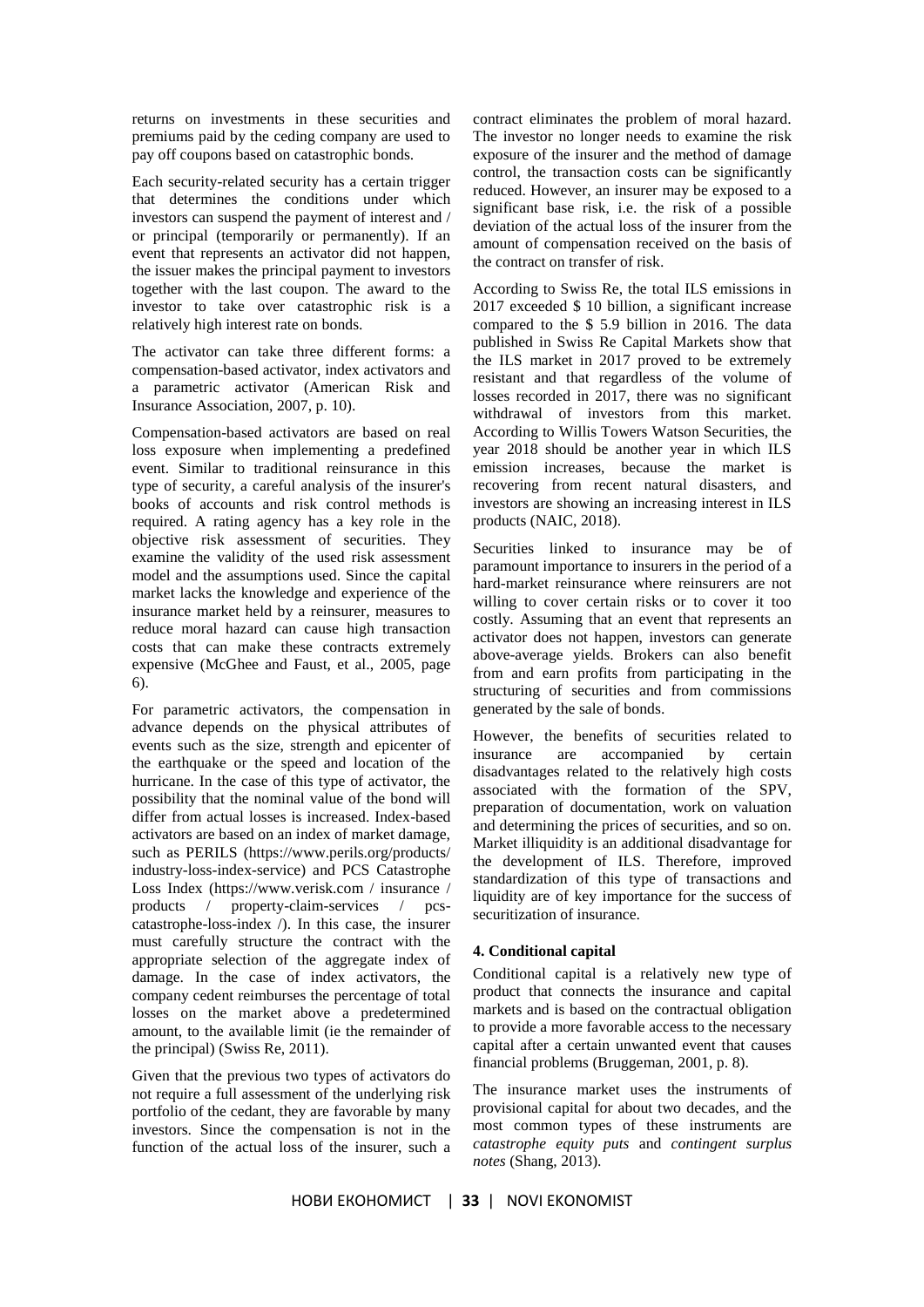*Catastrophe equity puts* are structured in the form of a path option that allows an insurer to sell an investor's share in share capital at pre-agreed prices when catastrophic damage exceeds the level defined by the option. Catastrophe equity puts thus ensure that the insurer has access to additional capital in case of catastrophic losses of a particular situation. The activator can also be based on the price of the company's shares. These instruments are traded on the Chicago Board of Trade (CBOT) and the Bermuda Commodities Exchange.

*Contingent surplus note (CSN)* entitles the insurer to issue them at a specified period at a predetermined price in exchange for cash or liquid assets. The right to issue surplus notes may be triggered by certain trigger events or may be unconditional (Martínez and Laye, 2001, pp. 66- 67).

Conditional capital instruments began to attract attention and become more popular during the 2008 financial crisis. However, it has been shown that capital increase costs may be unnecessary, as in a period of pronounced systemic risk, a much higher liquidity risk and the risk of another counterparty can significantly affect the company's solvency. Attempts to address these shortcomings focused on activators and the way of absorption of losses. Market indicators, such as the aggregated market loss index or the financial industry loss index, may be more suitable for mitigating systemic risk. However, it is difficult to apply it in an objective way (Shang, 2013, pp. 6-8). Dual Trigger Event (Dual Trigger Event) are also proposed, such as company stock prices and the value of financial institutions index (McDonald, 2011). As far as the way of covering the loss is concerned, there are two approaches. After an event that represents the activator occurs, the conditional capital instruments provide cash or conversion into ordinary shares (Maes and Schoutens, 2012, pp. 59-79).

Conditional capital, and in particular contingent surplus notes, exposes investors to liquidity risk due to a low volume of trading. Investors are also exposed to credit risk because they face possible non-execution of the obligation by the issuer. In addition, investors bear the risk of negative selection, that is, the possibility that only those companies exposed to the higher risk of catastrophic events will issue these securities.

## **5. Insurance derivatives**

The first securities derivatives traded on the stock market are catastrophic futures and insurance options introduced by the Chicago Board of Trade (CBOT) in the period from 1992 to 1993(Cummins and Geman 1995: 46-57). At first, there was no real market interest, and the options were very low in trade. In 1995, CBOT completed trading for all disastrous futures, and the options were restructured so that, since there are no base assets,they are based on non-life insurance indexes covered by Property Claims Services ("PCS"). The PCS options were also slightly traded and CBOT stopped trading in all the PCS options in 2000 (Hammer and Singer, 2001).

To explain the failure of the CBOT contract, various reasons are listed, including significant base risk, lack of expertise in trading options, low liquidity, counterparty credit risk and uncertainty in regulatory accounting treatment (American Academy of Actuaries, 1999). Other efforts to launch catastrophic options, for example, the Bermuda Commodities Exchange, were also unsuccessful.

Given that there was a belief that options provide a more effective mechanism to protect the risk of catastrophic events than it was possible through bonds for catastrophic damage, regardless of past failures, there were some efforts to re-launch this market (Cummins and Weiss, 2009 ).

In 2007, futures and options contracts were introduced to the New York Mercantile Exchange (NYMEX), the Chicago Mercantile Exchange (CME) and the Insurance Futures Exchange (IFEX), which were traded on the Chicago Climate Exchange (CCX) (Bruggeman, 2007) . At the moment, only Hurricane Futures and Options is traded on the Chicago Mercantile Exchange (CME).

An international experience suggests that a clear and appropriate regulatory framework can encourage the supply of security-related securities and increase the number of investors who are qualified to carry out their assessment (Carayannopoulos and Kovacs, 2003). The existence of appropriate regulations is an important issue for any organization that is considering transferring the risk of catastrophic events to financial markets as a risk management tool. The next part of the paper will show the directions of the regulation of securitization of insurance in the United States and in the territory of the European Union.

#### **6. Regulatory framework**

Following the research presented to the *NAIC* working group that suggests that domestic securitization is also beneficial to consumers and the general public in the United States, the development of the regulatory framework governing this area has begun.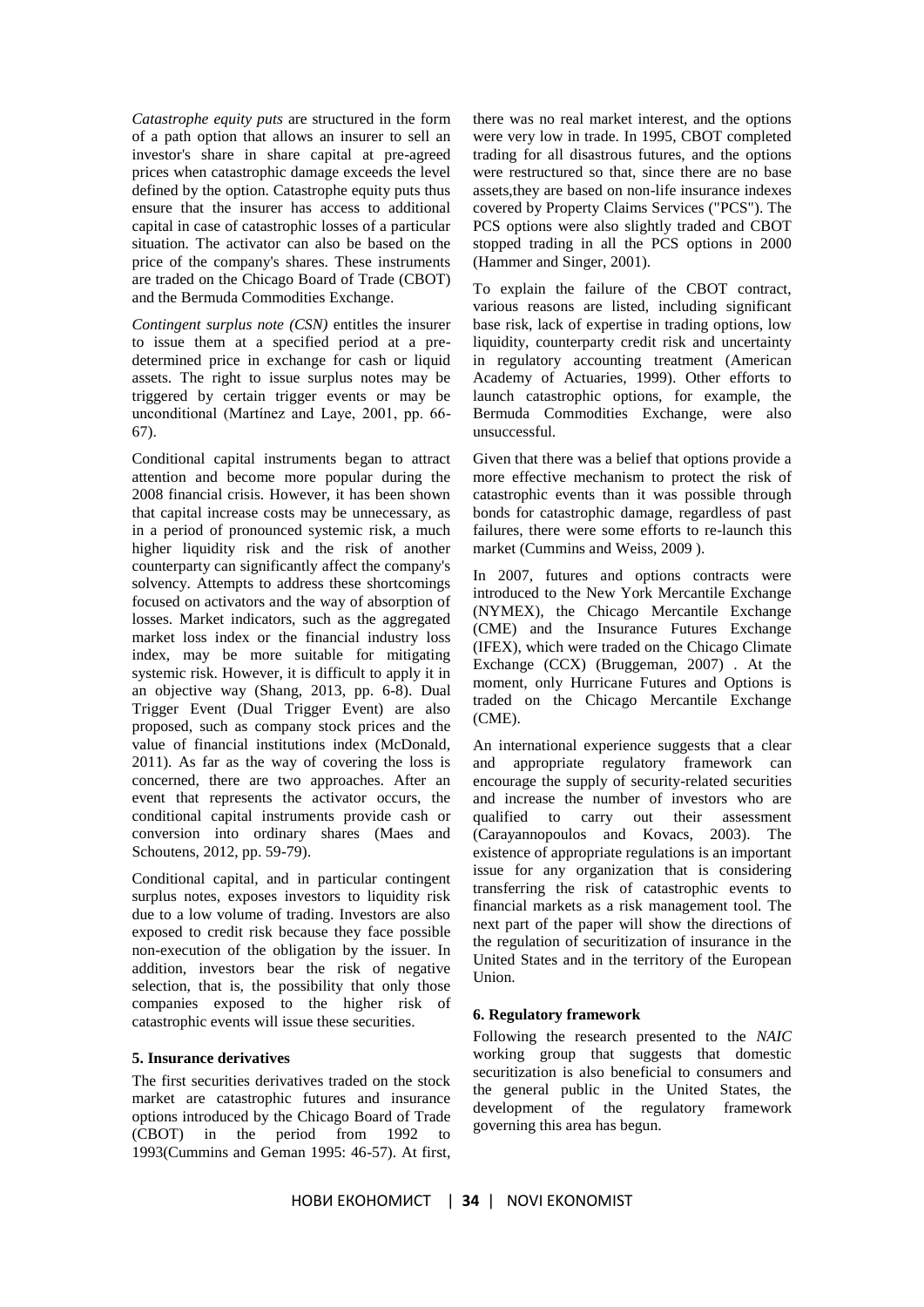In 1999, the *NAIC* adopted the *Protected Cell Company Model Act*. This law was adopted to provide the basis for the creation of protected cells by insurers based in the United States as one of the ways of accessing alternative sources of capital and securing the benefits of securitization of insurance. A protected cell is a specific group of assets and liabilities of a special purpose entity that is separated and isolated by the statute from other assets and liabilities held by a special purpose company. (NAIC, 2002). The adopted model is the basis for the creation of Special Purpose Reinsurance Vehicles ("SPRVs"), aimed at achieving greater efficiency in implementing securitization of insurance, securing diversification and expanding the access of insurers to risk capital sources (NAIC, 2001).

The present legislative framework concerning securitization in the European Union consists of provisions in various areas including: banking; insurance (Directive 2009/138 / EC of the European Parliament and of the Council of November 25, 2009 on the Establishment and Performance of Insurance and Reinsurance Activities "Solvency II" and the delegated regulation of the EU Commission 2015/35 of October 10, 2014), the management of assets , credit rating and prospectuses.

In autumn of 2015, at the initiative of the Capital Markets Union, the European Commission proposed a regulation on securitization. The draft regulation on securitization followed the consultation with stakeholders and took into account initiatives at international (*BCBS-IOSCO*) and European levels (*EBA*). The objective of the proposed regulation is to provide a framework for the identification of simple, transparent and standardized-STS securitization and enable investors to analyze associated risks. In the package with the proposal of the regulation on securitization, a proposal was made to amend the *Regulation on capital requirements* applicable to credit institutions and investment firms in relation to securitization. It is planned that the European Parliament decides on these proposals during the plenary session of October 2,2018 (EPRS, 2018). The proposal contains provisions related to supervision, ie appointment and powers of the competent authorities when the parties involved in the process of securitization apply the EU legislation regulating financial services.

Insurers need to know that the securitization of risk insurance will affect their capital adequacy requirements. A regulatory environment that defines a clear and appropriate tax treatment prescribes the necessary volume of available information for investors to evaluate new, lesser

known securities, such as security-related securities and defines capital requirements in relation to these financial instruments, allows a better assessment of risk exposure and an appropriate risk management strategy. A clear regulatory framework contributes to the greater confidence of investors in the securities being issued (Carayannopoulos, 2003). However, it should be kept in mind that excessive regulation could have a negative impact on the development of securitization of insurance as a mechanism for transferring risks and increasing the insurance capacity.

# **CONCLUSION**

The paper shows that as a result of significant losses caused by catastrophic events in the early 1990s, costs in the name of the reinsurance premium increased and some reinsurers stopped providing coverage for these types of risks. This increase in costs and the reduction in supply led the insurers to look for alternative ways of transferring risk. Recognizing the ability of the capital markets to absorb the risk of catastrophic events, a series of products have been developed through which insurance risk transfer is carried out. This paper presents the basic characteristics of three groups of instruments of the capital market: securities related to insurance, conditional capital and financial derivatives. Each instrument has different characteristics and the way in which they are designed determines which type of investment risk will be borne by the participants. The paper emphasized that in addition to the willingness of insurance companies and investors to appear as participants in this market, the key prerequisite for the development of the securities market related to insurance is an adequate regulatory framework.

## **LITERATURE**

- [1] American Academy of Actuaries.(1999). Evaluating the Effectiveness of Index-Based Insurance Derivatives in Hedging Property/Casualty Insurance Transactions. Report of the Index Securitization Task Force.Washington, DC.
- [2] American Risk and Insurance Association. (2007). Capital Market Instruments for Catastrophe Risk Financing Annual Meeting in Quebec City. Canada.
- [3] Banks, E. (2004). Alternative Risk Transfer. Integrated Risk Management through Insurance.Reinsurance and the Capital Markets. John Wiley & Sons Ltd.
- [4] Briys, E., and Varenne, F. (2001). Insurance from underwriting to derivatives. Wiley. 1 edition.